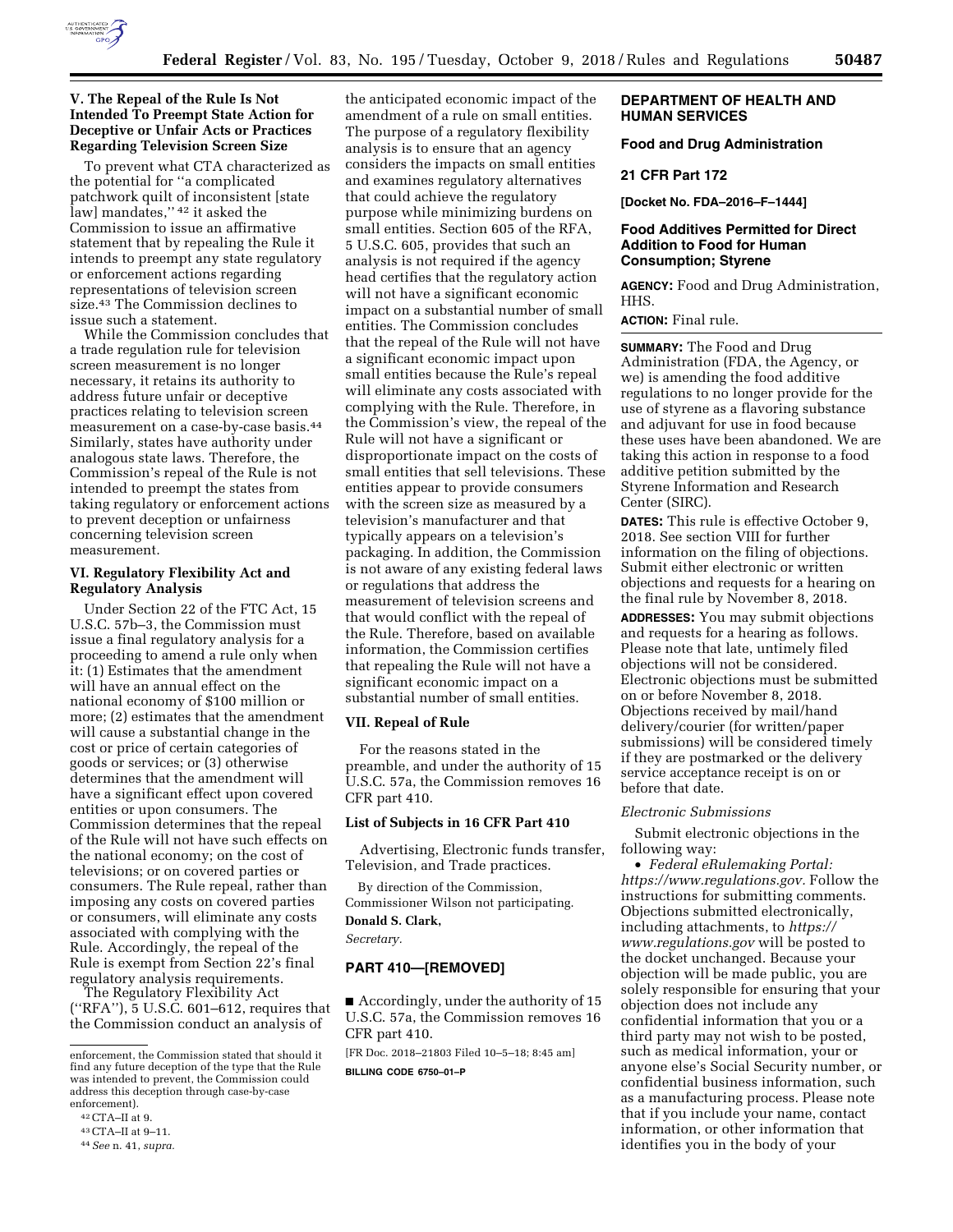objection, that information will be posted on *[https://www.regulations.gov.](https://www.regulations.gov)* 

• If you want to submit an objection with confidential information that you do not wish to be made available to the public, submit the objection as a written/paper submission and in the manner detailed (see ''Written/Paper Submissions'' and ''Instructions'').

# *Written/Paper Submissions*

Submit written/paper submissions as follows:

• *Mail/Hand delivery/Courier (for written/paper submissions):* Dockets Management Staff (HFA–305), Food and Drug Administration, 5630 Fishers Lane, Rm. 1061, Rockville, MD 20852.

• For written/paper objections submitted to the Dockets Management Staff, FDA will post your objection, as well as any attachments, except for information submitted, marked and identified, as confidential, if submitted as detailed in ''Instructions.''

*Instructions:* All submissions received must include the Docket No. FDA– 2016–F–1444 for ''Food Additives Permitted for Direct Addition to Food for Human Consumption; Styrene.'' Received objections, those filed in a timely manner (see **ADDRESSES**), will be placed in the docket and, except for those submitted as ''Confidential Submissions,'' publicly viewable at *<https://www.regulations.gov>* or at the Dockets Management Staff between 9 a.m. and 4 p.m., Monday through Friday.

• Confidential Submissions—To submit an objection with confidential information that you do not wish to be made publicly available, submit your objections only as a written/paper submission. You should submit two copies total. One copy will include the information you claim to be confidential with a heading or cover note that states ''THIS DOCUMENT CONTAINS CONFIDENTIAL INFORMATION.'' The Agency will review this copy, including the claimed confidential information, in its consideration of comments. The second copy, which will have the claimed confidential information redacted/blacked out, will be available for public viewing and posted on *[https://www.regulations.gov.](https://www.regulations.gov)* Submit both copies to the Dockets Management Staff. If you do not wish your name and contact information to be made publicly available, you can provide this information on the cover sheet and not in the body of your comments and you must identify this information as ''confidential.'' Any information marked as ''confidential'' will not be disclosed except in accordance with 21 CFR 10.20 and other applicable disclosure law. For

more information about FDA's posting of comments to public dockets, see 80 FR 56469, September 18, 2015, or access the information at: *[https://www.gpo.gov/](https://www.gpo.gov/fdsys/pkg/FR-2015-09-18/pdf/2015-23389.pdf) [fdsys/pkg/FR-2015-09-18/pdf/2015-](https://www.gpo.gov/fdsys/pkg/FR-2015-09-18/pdf/2015-23389.pdf)  [23389.pdf.](https://www.gpo.gov/fdsys/pkg/FR-2015-09-18/pdf/2015-23389.pdf)* 

*Docket:* For access to the docket to read background documents or the electronic and written/paper comments received, go to *[https://](https://www.regulations.gov) [www.regulations.gov](https://www.regulations.gov)* and insert the docket number, found in brackets in the heading of this document, into the ''Search'' box and follow the prompts and/or go to the Dockets Management Staff, 5630 Fishers Lane, Rm. 1061, Rockville, MD 20852.

# **FOR FURTHER INFORMATION CONTACT:**

Judith Kidwell, Center for Food Safety and Applied Nutrition (HFS–265), Food and Drug Administration, 5001 Campus Dr., College Park, MD 20740–3835, 240– 402–1071.

# **SUPPLEMENTARY INFORMATION:**

## **I. Background**

In the **Federal Register** of June 15, 2016 (81 FR 38984), we announced that we filed a food additive petition (FAP 6A4817), submitted by SIRC, c/o Keller and Heckman LLP, 1001 G Street NW, Suite 500 West, Washington, DC 20001. The petition proposed to amend § 172.515 *Synthetic flavoring substances and adjuvants* (21 CFR 172.515) to no longer provide for the use of styrene (CAS Reg. No. 100–42–5) as a synthetic flavoring substance and adjuvant in food because these uses of styrene have been abandoned. Any use of styrene other than as a synthetic flavoring substance and adjuvant in food in accordance with § 172.515 was considered outside the scope of this petition.

## **II. Evaluation of Abandonment**

Section 409(i) of the Federal Food, Drug, and Cosmetic Act (FD&C Act) (21 U.S.C. 348(i)) states that we must by regulation establish the procedure for amending or repealing a food additive regulation and that this procedure must conform to the procedure provided in section 409 of the FD&C Act for the issuance of such regulations. Our regulations specific to administrative actions for food additives provide that the Commissioner of Food and Drugs, on his own initiative or on the petition of any interested person, under 21 CFR part 10, may propose the issuance of a regulation amending or repealing a regulation pertaining to a food additive or granting or repealing an exception for such additive (§ 171.130(a) (21 CFR 171.130(a))). The regulations further provide that any such petition must

include an assertion of facts, supported by data, showing that new information exists with respect to the food additive or that new uses have been developed or old uses abandoned, that new data are available as to toxicity of the chemical, or that experience with the existing regulation or exemption may justify its amendment or repeal. New data must be furnished in the form specified in §§ 171.1 and 171.100 for submitting petitions (§ 171.130(b)). Under these regulations, a petitioner may propose that we amend a food additive regulation if the petitioner can demonstrate that there are ''old uses abandoned'' for the relevant food additive. Such abandonment must be complete for any intended uses in the United States market. While section 409 of the FD&C Act and § 171.130 also provide for amending or revoking a food additive regulation based on safety, an amendment or revocation based on abandonment is not based on safety, but is based on the fact that regulatory authorization is no longer necessary because the use of that food additive has been abandoned.

Abandonment may be based on the abandonment of certain authorized food additive uses for a substance (*e.g.,* if a substance is no longer used in certain product categories) or on the abandonment of all authorized food additive uses of a substance (*e.g.,* if a substance is no longer being manufactured). If a petition seeks an amendment to a food additive regulation based on the abandonment of certain uses of the food additive, such uses should be adequately defined so that both the scope of the abandonment and any amendment to the food additive regulation are clear.

The petition submitted on behalf of SIRC contains information collected from its members to support the petitioner's claim that styrene is no longer manufactured, imported, or otherwise marketed for use as a synthetic flavoring substance and adjuvant in food in the U.S. market and that industry has abandoned such use of styrene. Specifically, the petition contained information SIRC collected through surveying its membership, which contains over 95 percent of the current North American styrene industry, to verify that its members:

• Do not currently manufacture styrene for use as a synthetic flavoring substance and adjuvant in food in the United States;

• do not currently import styrene for use as a synthetic flavoring substance and adjuvant in food into the United States;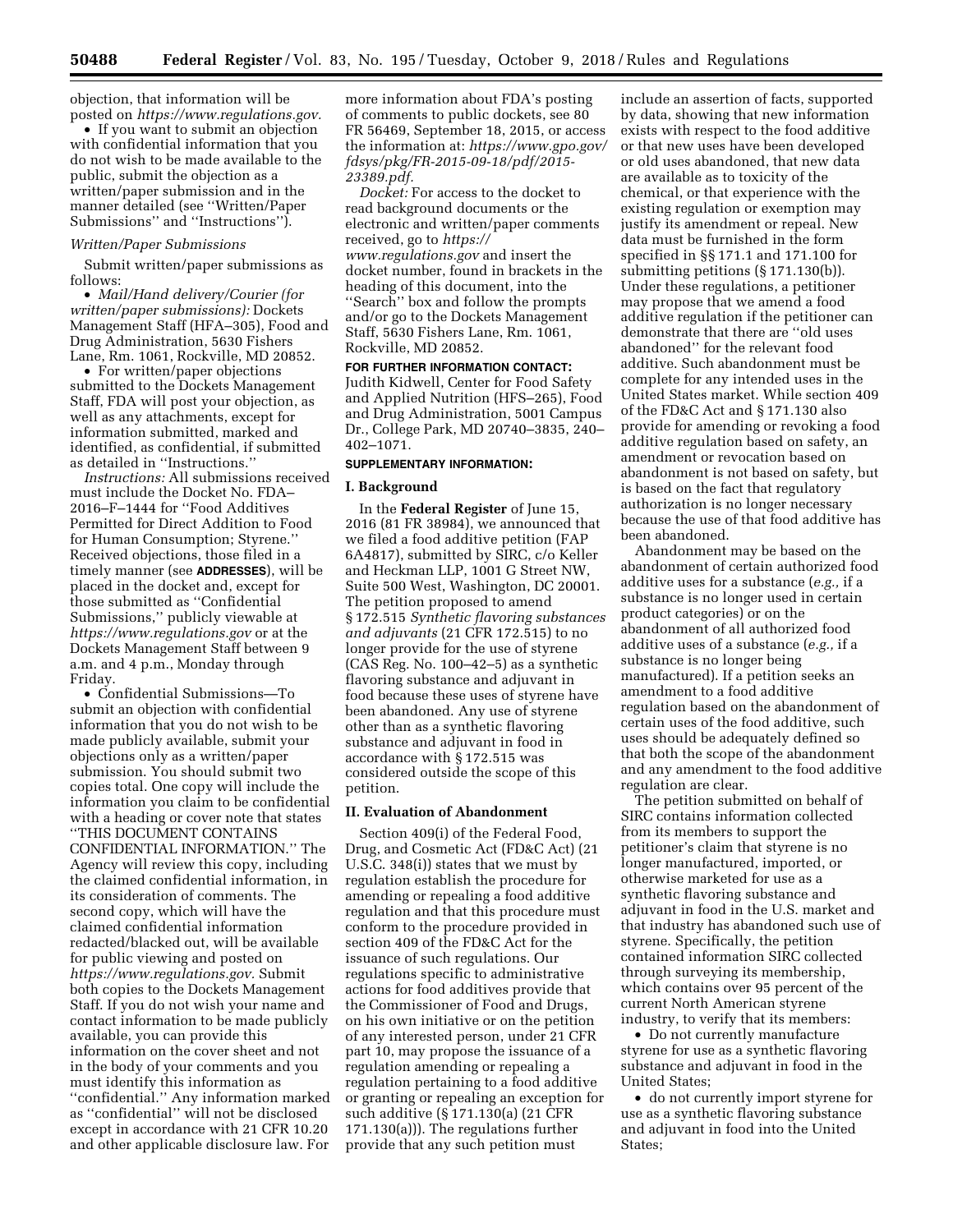• do not intend to manufacture or import styrene for use as a synthetic flavoring substance and adjuvant in food in the United States in the future; and

• do not currently maintain any inventory of styrene for sale or distribution into commerce that is intended to be marketed for use as a synthetic flavoring substance and adjuvant in food in the United States.

SIRC also confirmed that no foreign manufacturers appear to be using or marketing styrene for use as a synthetic flavoring substance or adjuvant in food, based on information received from the Japan Styrene Industry Association, the European Chemical Industry Council, and contacts in China.

Additionally, SIRC consulted with the Flavor and Extract Manufacturers Association of the Unites States and received a determination confirming that the Flavor and Extract Manufacturers Association members no longer use or produce styrene as a synthetic flavoring substance or adjuvant in food. The Flavor and Extract Manufacturers Association also submitted to the docket for this petition data and information in support of the petition, which FDA reviewed and evaluated in making its decision on this petition. The Flavor and Extract Manufacturers Association is a national association of the U.S. flavor industry whose members include flavor manufacturers, flavor users, flavor ingredient suppliers, and others. Based on information provided from Flavor and Extract Manufacturers Association, its members manufacture more than 95 percent of all flavoring substances sold in the United States.

#### **III. Comments on the Filing Notice**

We provided 60 days for comments on the filing notice. We received two comments. For ease of reading, we preface each comment discussion with a numbered ''Comment,'' and the word ''Response'' appears before FDA's response. The number assigned is for organizational purposes only and does not signify any individual comment's value, importance, or order in which it was received. One comment expressed concerns about the timing of FDA action on SIRC's abandonment petition. This comment is summarized below, followed by FDA's response. The other comment supported SIRC's conclusions that the use of styrene as a synthetic flavoring substance or adjuvant in food has been abandoned.

(Comment 1) One comment requested that we not make a final decision on the petition until after we make a final decision on a food additive petition

(FAP 5A4810) submitted in 2015 by several consumer groups asking us to remove styrene (and six other additives) from § 172.515 as a synthetic flavoring substance and adjuvant in food on the basis that it is not safe for use in food (Docket No. FDA–2015–F–4317). The comment stated that if we make a decision on the petition based on abandonment before making a decision on FAP 5A4810 based on safety, a company may conclude that the use of styrene is generally recognized as safe (GRAS) without notifying us. The comment also stated that making a decision based on abandonment ''leaves unresolved the safety issue . . . and encourages industry to only consider whether something is abandoned in order to preempt a safety decision.'' Further, the comment stated that FDA is statutorily required to regulate food additives and prevent the use of those that are unsafe and that FDA's failure to make a determination based on safety would fall short of FDA's statutory duty.

(Response 1) FDA disagrees. We are not required to make a final decision on FAP 5A4810 before the current petition. With regard to the assertion that FDA is required to make a safety determination and that failure to do so falls short of FDA's statutory duty, FDA has numerous responsibilities related to food additives. Each year, FDA receives and responds to hundreds of submissions under the various petition and notification programs we administer. Therefore, if the use of a food additive is no longer authorized in response to an abandonment petition, FDA may determine that it is neither necessary nor an efficient use of its limited resources to address safety arguments related to an abandoned use.

With regard to the comment's concern that a manufacturer may conclude that the use of styrene as a synthetic flavoring substance and adjuvant in food is GRAS without notifying us, we note that, for a substance to be GRAS based on scientific procedures, the scientific data and information about the use of a substance must be generally available and there must be general recognition among qualified experts that those data and information establish that the substance is safe under the conditions of its intended use (21 CFR 170.30). Prior approval as a food additive does not mean that the use of a substance is GRAS (see 81 FR 54960 at 54976, August 17, 2016). FDA encourages firms to seek our evaluation of any conclusion of GRAS status before they introduce the substance into the market. In the event that a manufacturer later wishes to reinstate the use of styrene as a synthetic flavoring

substance and adjuvant in food, we would expect the manufacturer to seek re-authorization through submission of a food additive petition because this intended use was previously authorized under section 409 of the FD&C Act.

With regard to the assertion that an abandonment petition could be used by industry to preempt a safety determination by FDA, we have the discretion to make a safety determination regardless of whether there is an abandonment petition.

Elsewhere in this issue of the **Federal Register** we have published a final rule in response to FAP 5A4810 amending § 172.515 to no longer authorize the use of benzophenone, ethyl acrylate, eugenyl methyl ether, myrcene, pulegone, and pyridine as synthetic flavoring substances and adjuvants in food.

#### **IV. Conclusion**

FDA reviewed the data and information in the petition and other available relevant material to evaluate whether the use of styrene as a synthetic flavoring substance and adjuvant in food has been has been permanently and completely abandoned. Based on the available information, we have determined that the use of styrene as a synthetic flavoring substance and adjuvant in food has been abandoned. Therefore, we are amending § 172.515 to no longer provide for the use of styrene as a synthetic flavoring substance and adjuvant in food.

#### **V. Public Disclosure**

In accordance with § 171.1(h) (21 CFR 171.1(h)), the petition and the documents that we considered and relied upon in reaching our decision to approve the petition will be made available for public disclosure (see **FOR FURTHER INFORMATION CONTACT**). As provided in § 171.1(h), we will delete from the documents any materials that are not available for public disclosure.

## **VI. Analysis of Environmental Impact**

We previously considered the environmental effects of this rule, as stated in the June 15, 2016, **Federal Register** notice of petition for FAP 6A4817 (81 FR 38984). We stated that we had determined, under 21 CFR 25.32(m), that this action ''is of a type that does not individually or cumulatively have a significant effect on the human environment'' such that neither an environmental assessment nor an environmental impact statement is required. We have not received any new information or comments that would affect our previous determination.